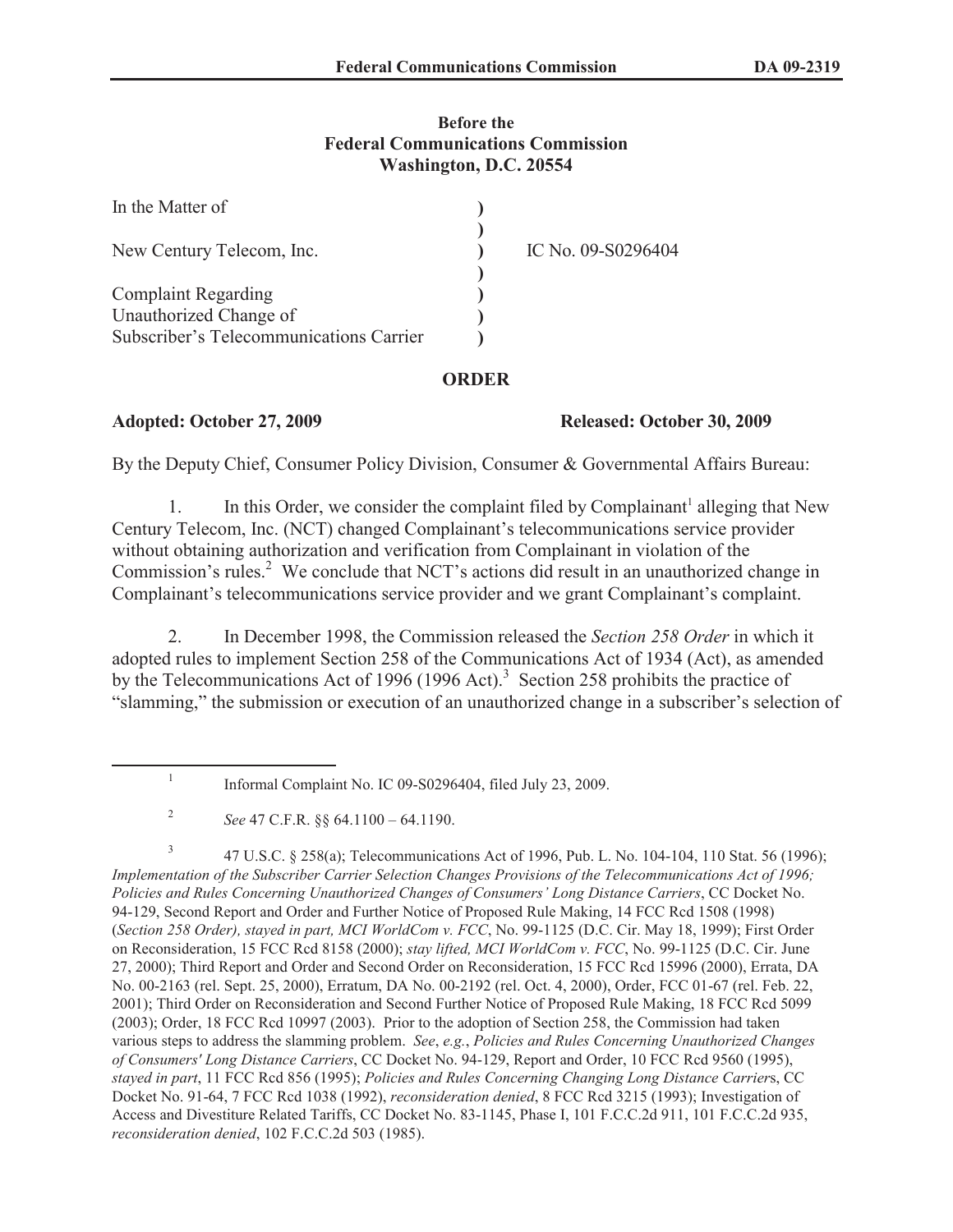a provider of telephone exchange service or telephone toll service.<sup>4</sup> In the *Section 258 Order*, the Commission adopted aggressive new rules designed to take the profit out of slamming, broadened the scope of the slamming rules to encompass all carriers, and modified its existing requirements for the authorization and verification of preferred carrier changes. The rules require, among other things, that a carrier receive individual subscriber consent before a carrier change may occur.<sup>5</sup> Pursuant to Section 258, carriers are absolutely barred from changing a customer's preferred local or long distance carrier without first complying with one of the Commission's verification procedures.<sup>6</sup> Specifically, a carrier must: (1) obtain the subscriber's written or electronically signed authorization in a format that meets the requirements of Section 64.1130; (2) obtain confirmation from the subscriber via a toll-free number provided exclusively for the purpose of confirming orders electronically; or (3) utilize an independent third party to verify the subscriber's order.<sup>7</sup>

3. The Commission also has adopted liability rules. These rules require the carrier to absolve the subscriber where the subscriber has not paid his or her bill. In that context, if the subscriber has not already paid charges to the unauthorized carrier, the subscriber is absolved of liability for charges imposed by the unauthorized carrier for service provided during the first 30 days after the unauthorized change.<sup>8</sup> Where the subscriber has paid charges to the unauthorized carrier, the Commission's rules require that the unauthorized carrier pay 150% of those charges to the authorized carrier, and the authorized carrier shall refund or credit to the subscriber 50% of all charges paid by the subscriber to the unauthorized carrier.<sup>9</sup> Carriers should note that our actions in this order do not preclude the Commission from taking additional action, if warranted, pursuant to Section 503 of the Act. $^{10}$ 

4. We received Complainant's complaint on July 23, 2009, alleging that Complainant's telecommunications service provider had been changed to NCT without Complainant's authorization. Pursuant to Sections 1.719 and 64.1150 of our rules,<sup>11</sup> we notified

4 47 U.S.C. § 258(a).

5 *See* 47 C.F.R. § 64.1120.

7 *See* 47 C.F.R. § 64.1120(c). Section 64.1130 details the requirements for letter of agency form and content for written or electronically signed authorizations. 47 C.F.R. § 64.1130.

8 *See* 47 C.F.R. §§ 64.1140, 64.1160. Any charges imposed by the unauthorized carrier on the subscriber for service provided after this 30-day period shall be paid by the subscriber to the authorized carrier at the rates the subscriber was paying to the authorized carrier at the time of the unauthorized change. *Id.*

9 *See* 47 C.F.R. §§ 64.1140, 64.1170.

<sup>10</sup> *See* 47 U.S.C. § 503.

<sup>11</sup> 47 C.F.R. § 1.719 (Commission procedure for informal complaints filed pursuant to Section 258 of the Act); 47 C.F.R. § 64.1150 (procedures for resolution of unauthorized changes in preferred carrier).

<sup>6</sup> 47 U.S.C. § 258(a).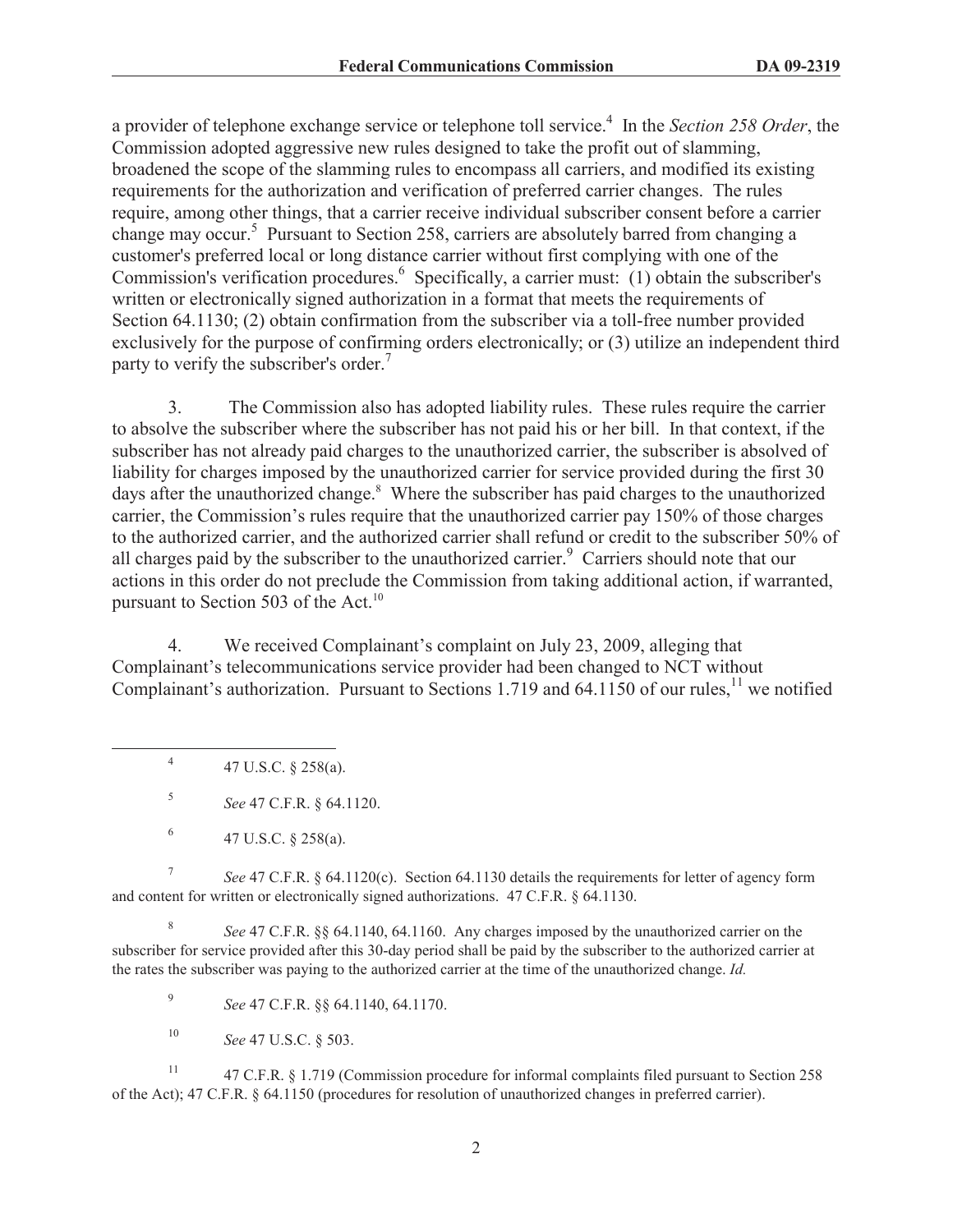NCT of the complaint and NCT responded on July 16, 2009.<sup>12</sup> NCT states that authorization was received and confirmed through third party verification (TPV). We have reviewed the TPV filed with NCT's response. NCT's verifier, however, failed to convey that long distance service encompasses international calls.<sup>13</sup> We find that NCT has failed to produce clear and convincing evidence of a valid authorized carrier change by Complainant.<sup>14</sup> Therefore, we find that NCT's actions resulted in an unauthorized change in Complainant's telecommunications service and we discuss NCT's liability below.<sup>15</sup>

5. Pursuant to Section 64.1170(b) our rules, NCT must forward to Verizon an amount equal to 150% of all charges paid by the subscriber to NCT along with copies of any telephone bills issued from NCT to the Complainant.<sup>16</sup> Within ten days of receipt of this amount, Verizon shall provide a refund or credit to Complainant in the amount of 50% of all charges paid by Complainant to NCT. Complainant has the option of asking Verizon to re-rate NCT charges based on Verizon rates and, on behalf of Complainant, seek from NCT, any rerated amount exceeding 50% of all charges paid by Complainant to NCT. Verizon must also send a notice to the Commission, referencing this Order, stating that is has given a refund or credit to Complainant. <sup>17</sup> If Verizon has not received the reimbursement required from NCT within 45 days of the release of this Order, Verizon must notify the Commission and Complainant accordingly. Verizon also must notify the Complainant of his or her right to pursue a claim against NCT for a refund of all charges paid to NCT.<sup>18</sup>

6. Accordingly, IT IS ORDERED that, pursuant to Section 258 of the Communications Act of 1934, as amended, 47 U.S.C. § 258, and Sections 0.141, 0.361 and 1.719 of the Commission's rules, 47 C.F.R. §§ 0.141, 0.361, 1.719, the complaint filed by Complainant against NCT IS GRANTED.

7. IT IS FURTHER ORDERED that, pursuant to Section 64.1170(b) of the Commission's rules, 47 C.F.R. § 64.1170(b), that NCT must forward to Verizon an amount equal to 150% of all charges paid by the subscriber along with copies of any telephone bills issued from the company to the Complainant within ten (10) days of the release of this order.

<sup>15</sup> If Complainant is unsatisfied with the resolution of this complaint, Complainant may file a formal complaint with the Commission pursuant to Section 1.721 of the Commission's rules, 47 C.F.R. § 1.721. Such filing will be deemed to relate back to the filing date of such Complainant's informal complaint so long as the formal complaint is filed within 45 days from the date this order is mailed or delivered electronically to Complainant. *See* 47 C.F.R. § 1.719.

16 See 47 C.F.R.  $\S$  64.1170(b)(1)(2).

<sup>17</sup> *See* 47 C.F.R. § 64.1170(c).

<sup>18</sup> *See* 47 C.F.R. § 64.1170(e).

<sup>&</sup>lt;sup>12</sup> NCT's Response to Informal Complaint No. 09-S0296404, received July 16, 2009.

<sup>13</sup> *See* 47 C.F.R § 64.1120(c)(3)(iii).

<sup>14</sup> *See* 47 C.F.R. § 64.1150(d).